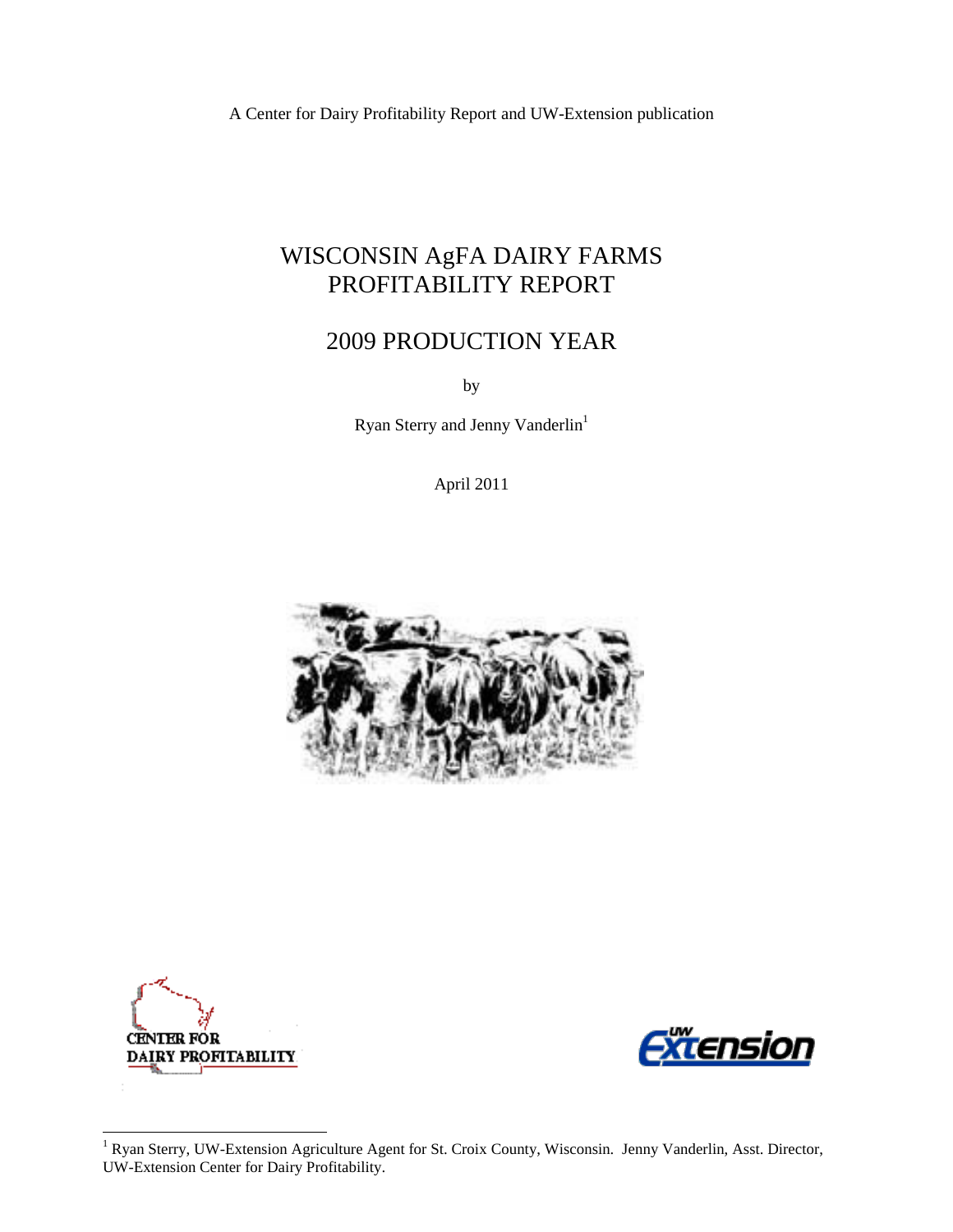### **Acknowledgements**

This report is dedicated to the memory of Lee Milligan for his contributions to the Agriculture Financial Advisor (AgFA©) and Dairy Farm Business Summary programs, and perhaps more importantly his commitment to farm business management education for the producers he served.

The authors wish to thank the Lakeshore Farm Management Association, Fox Valley Management Association, UW-Extension County Agents and Wisconsin Technical College System Instructors, and the Center for Dairy Profitability for collecting these data. Individual farm managers used a number of different manual and computerized record keeping systems to enter their initial financial information, including the Agricultural Accounting and Information Management System (AAIMS©) and Quickbooks©. Personnel affiliated with the organizations (above) helped individual farm managers reconcile their financial data. The authors also acknowledge the producers willingness to allow these groups to enter their records into the AgFA© database.

The Agriculture Financial Advisor (AgFA©) data set was used for this study. AgFA© represents a sample of Wisconsin dairy farms from which financial and production data are collected annually. It is an active/real-time database program. The database is growing in the number of farms and participants each year.

The authors would like to give special thanks to Gary Frank, Emeritus, UW-Madison and to Nate Splett, Associate Dean, UW-River Falls for their guidance, constructive comments, and editorial review.

This summary report is prepared by the Center for Dairy Profitability – Madison, Platteville, River Falls and UW-Extension, April 2011.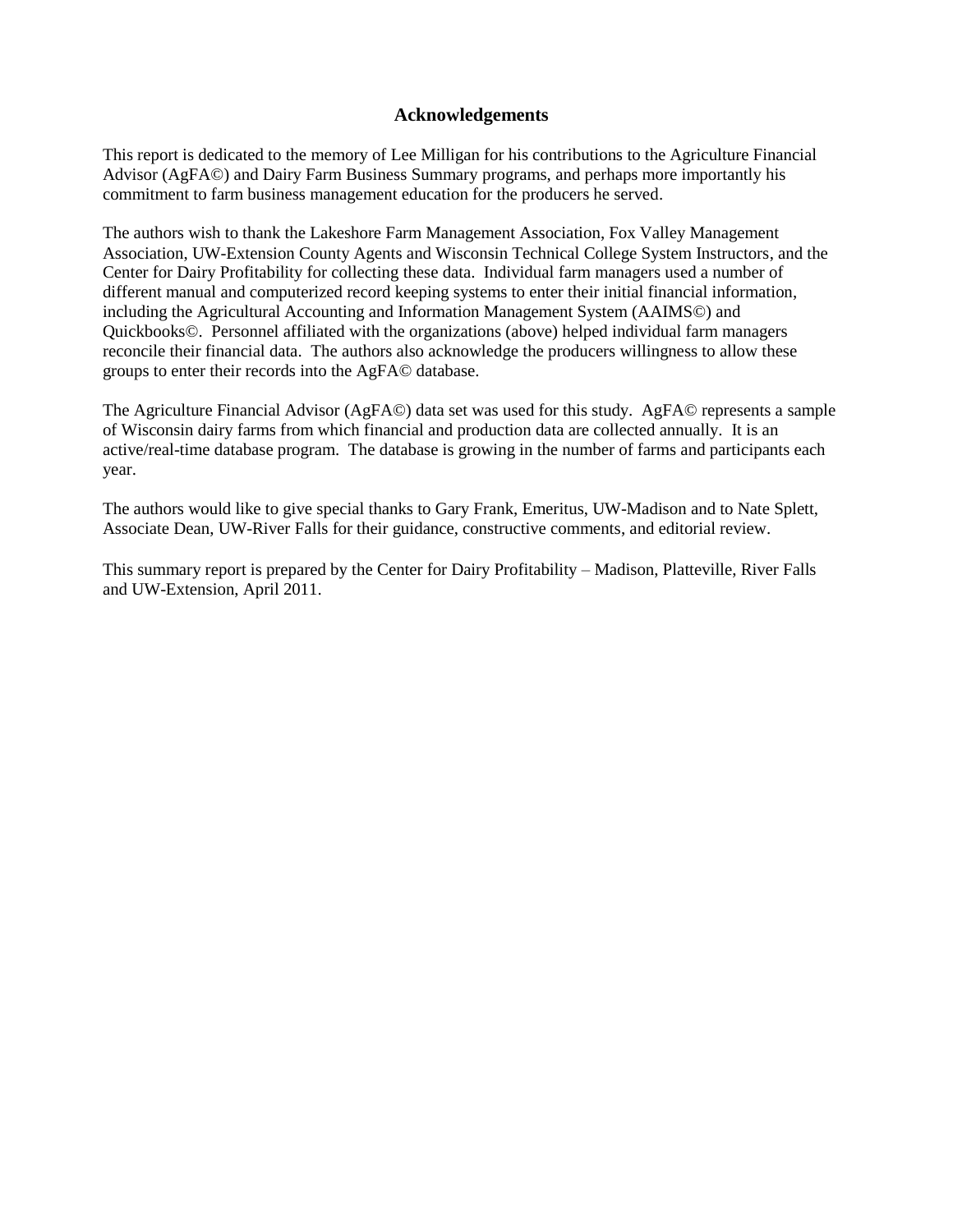### **Profitability Analysis**

This report analyzes the "profitability" of a select number of dairy farm businesses. It enables the owner/operator/manager to compare her/his dairy farm business to other dairy farm businesses on the basis of profitability. Farms that were more profitable tended to have greater financial efficiency, more milk produced per cow, higher average herd size, lower capital investment per cow, and lower interest expenses per cow.

### **Data Source and Methodology**

The Agriculture Financial Advisor (AgFA©) data set was used for this study. AgFA represents a sample of Wisconsin dairy farms from which financial and production data are collected annually. This study uses 2009 data composed of a sample of approximately 506 dairy farms. Of these 506 farms, 213 reported the number of operators on their farm. This profitability analysis report is based on data from the 213 farms reporting the number of operators on their farm.

### **Bottom-Line Profitability Analysis**

This profitability analysis considers the "whole" farm's performance rather than only the dairy enterprise. The level of profitability is based on three Farm Financial Standards Council (FFSC) profitability measures: Net Farm Income (NFI), Rate of Return on Equity (ROE), and Rate of Return on Assets (ROA).

The procedure used for this analysis is to first identify dairy farms that exceed a benchmark profitability level of \$30,000 labor, management, and equity income per operator/manager. The profitability measure is applied across all farms, regardless of size, production, technology, etc. Secondly, the FFSC financial efficiency measures (e.g., operating expense ratio, interest expense ratio, etc.) are applied to compare more and less profitable farms and provide reasoning for differences in profitability. Third, the costs of dairy production are analyzed.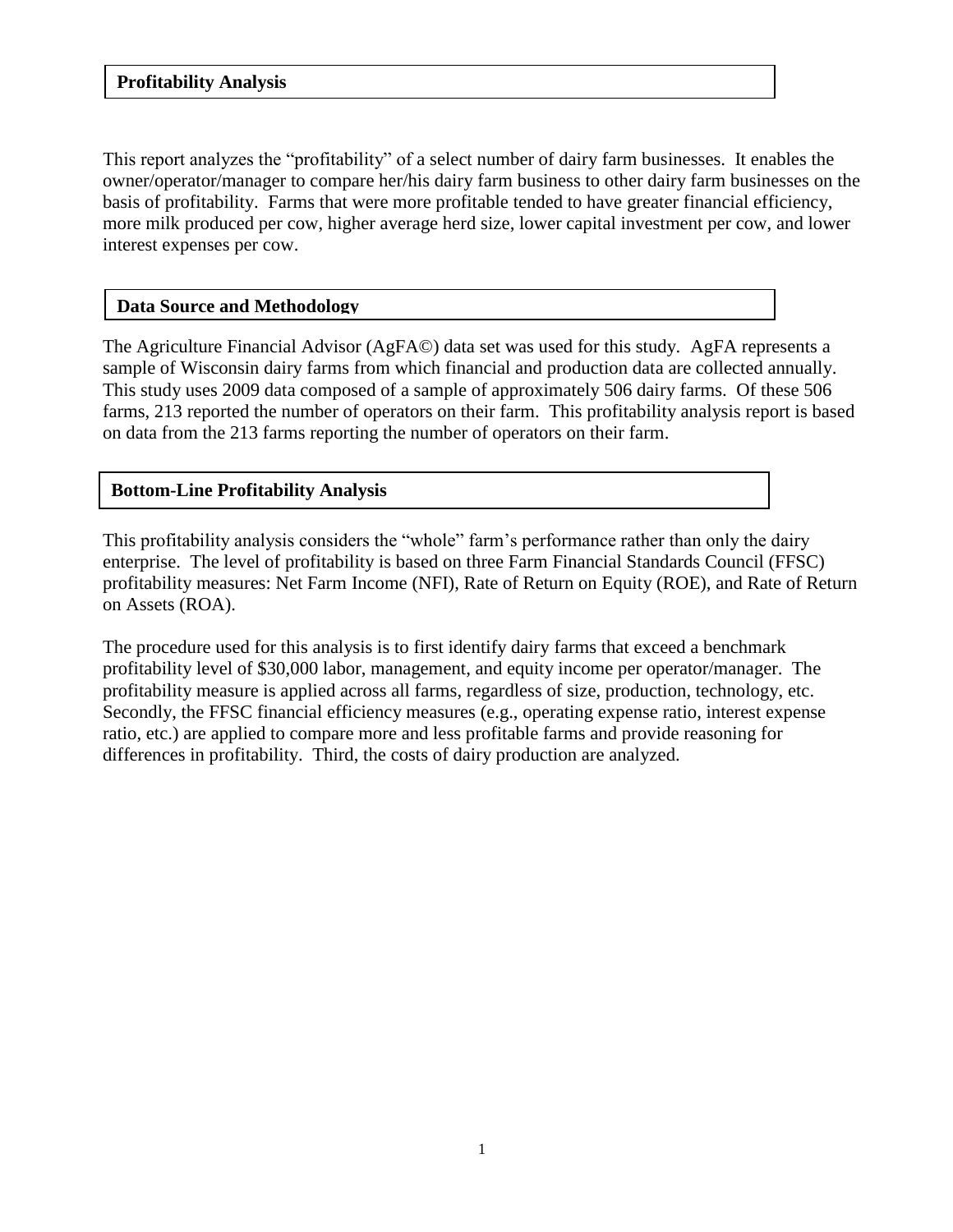These three steps for analyzing profitability performance are reflected in the following diagram:



The inverted triangles represent crop and dairy enterprises. Initially, bottom line profitability is determined for the whole farm, including all enterprises (crop, dairy) because various costs overlap enterprises and are too difficult to allocate among the enterprises. This continues to be the case among enterprises as financial efficiency measures are applied. However, some costs can be specifically associated with an enterprise for analysis. For example, veterinary, breeding, and milk marketing costs can be analyzed directly related to the dairy enterprise.

The profitability criterion, "labor, management, and equity income per operator/manager," was used in this report to determine more and less profitable farms. The formula for this criterion is: Return on Equity + Benefits Paid to Dependents + Wages Paid to Dependents + Pension and Profit Sharing Plans for Dependents + Value of Unpaid Labor and Management divided by the Number of Operators/Managers. Farms that had \$30,000 or more in "labor, management, and equity income per operator/manager (dollars available-family living per operator/manager) were considered to be the "more profitable" farms. The selection of \$30,000 as the criterion for being more or less profitable is a somewhat arbitrary determination. The authors justified this criterion based on the lower end needs for family living for a typical Wisconsin family, and more importantly for consistency between this report and past AgFA© and Dairy Farm Business Summary reports. Applying the profitability criterion of \$30,000 identified 85 farms which were more profitable among all AgFA© farms in this data set (213 farms). Average Labor, Management, and Equity Income per Operator/Manager differed by \$67,796 between the more and less profitable farms, reflecting a substantial difference in the average level of profitability between the two subsets.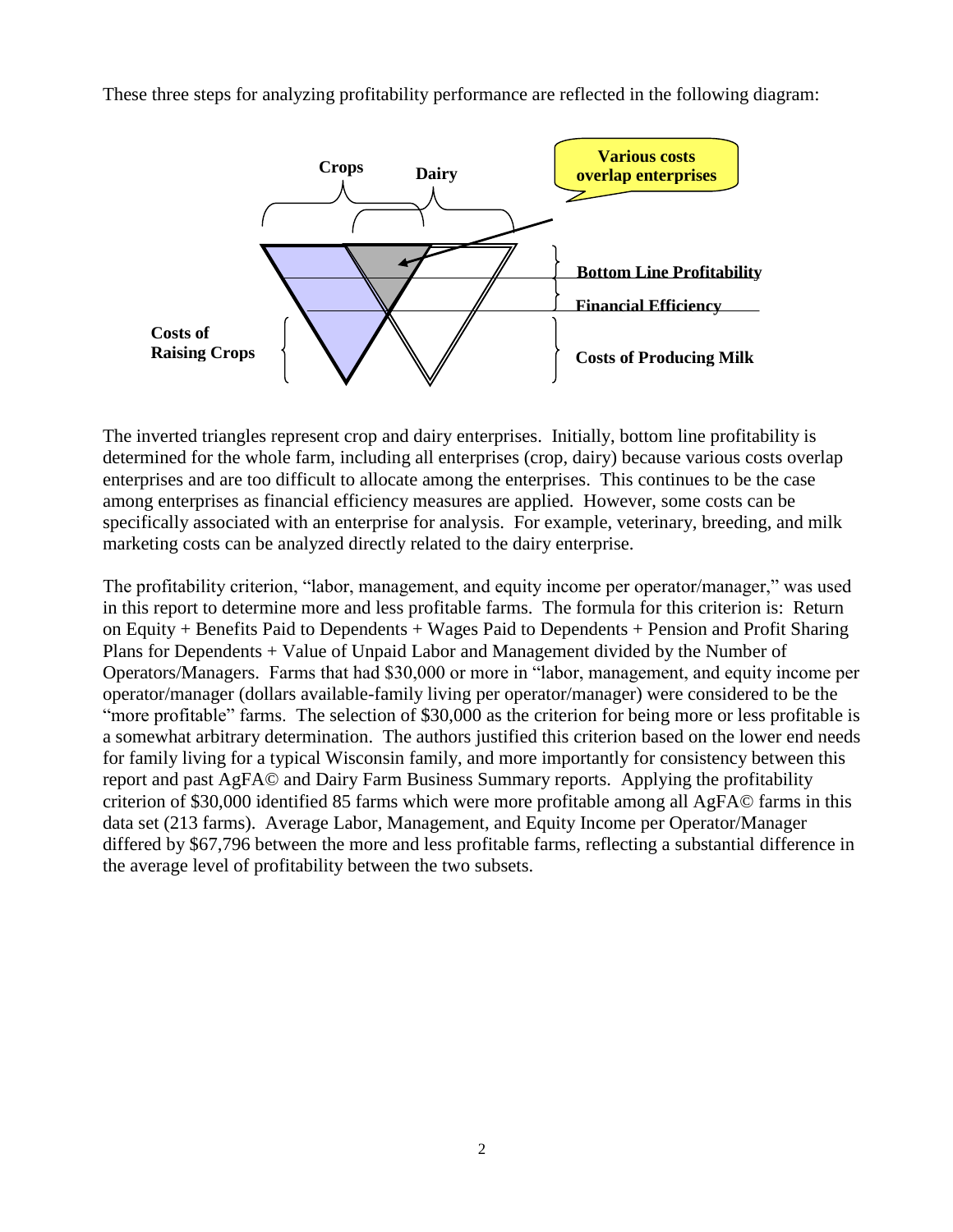## *Who were the more and less profitable farms in this report?*

Table 1 depicts the farm profiles and Table 2 the profitability analysis of the more and less profitable farms. In general, many producers in the dairy industry have reflected on 2009 as one of the toughest years, economically, in recent memory. Still, 85 farms in this data set were able to break the \$30,000 Labor, Management, & Equity Income per Operator/Manager. At first glance, what set these farms apart?

- The more profitable farms received \$0.94/cwt more for their milk than the less profitable farms
- The more profitable farms averaged 2,037 more pounds of milk per cow
- The more profitable farms averaged 55 more cows per herd

The more profitable farms on average earned \$128,222 more Labor, Management, and Equity Income per Operator/Manager. Average Net Farm Income (NFI) was \$100,892 greater for the more profitable farms. Additionally, returns to equity and assets (ROE and ROA) were each positive for the more profitable farms, while both ROE and ROA were negative for the less profitable farms.

|                             | More Profitable Farms | Less Profitable Farms |
|-----------------------------|-----------------------|-----------------------|
| Total # Farms               | 85                    | 128                   |
| Average Herd Size           | 169                   | 114                   |
| Production per Cow (lbs)    | 23,468                | 21,431                |
| Average Milk Price (\$/Cwt) | 14.10                 | 13.16                 |

#### **Table 1: Farm Profiles** Farms: 213

### **Table 2: Profitability Analysis** Total Farms: 213

|                                          | More Profitable Farms Less Profitable Farms<br>$(n=85)$ | $(n=128)$  |
|------------------------------------------|---------------------------------------------------------|------------|
| Labor, Management<br>& Equity Income per |                                                         |            |
| <b>Operator/Manager</b>                  | \$98,009                                                | $$-30,213$ |
| Net Farm Income                          | \$77,098                                                | $$-23,794$ |
| Return on Equity $(\% )$                 | 2.63%                                                   | $-7.84\%$  |
| Return on Assets (%)                     | 3.32%                                                   | $-2.83\%$  |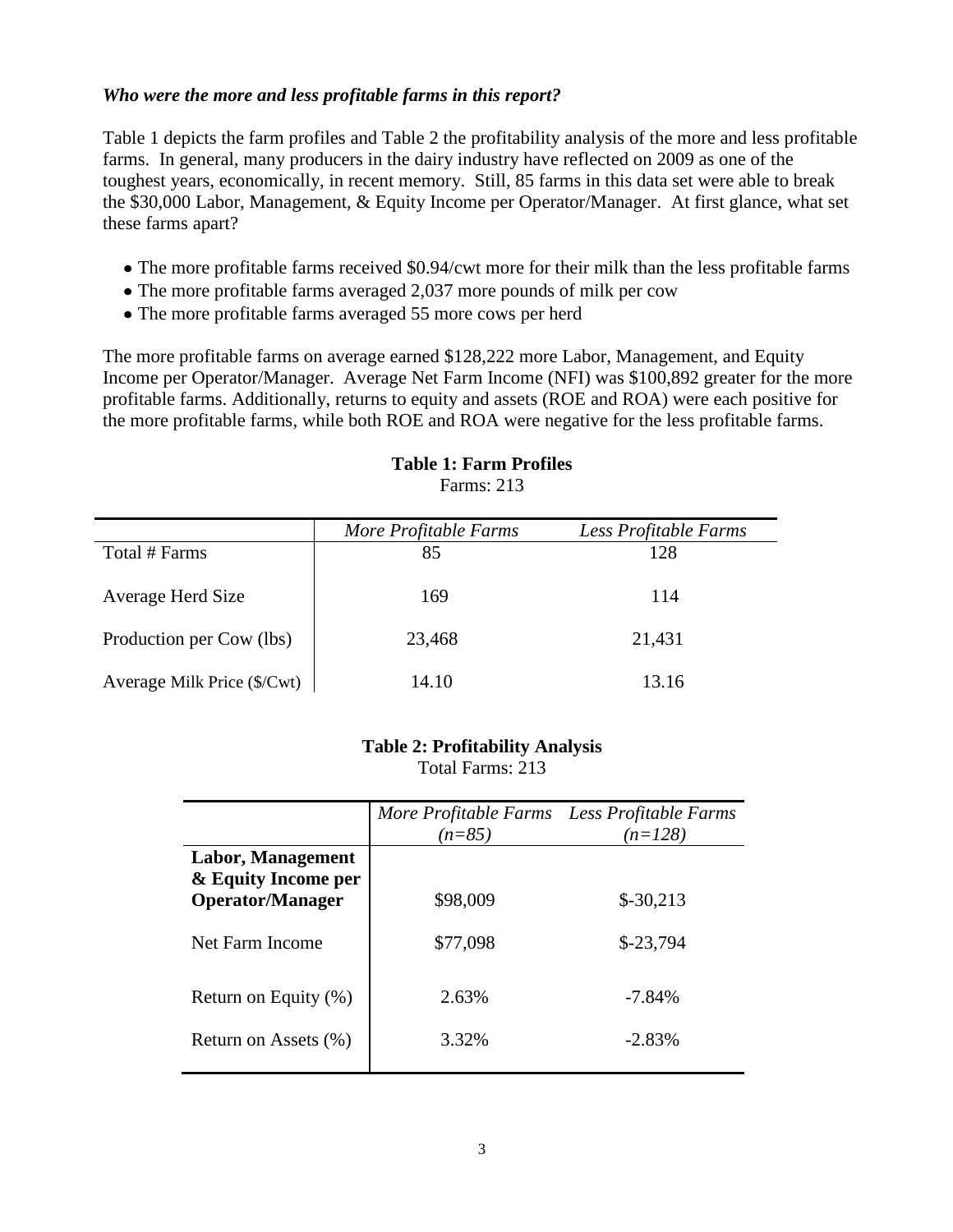### *Why were some AgFA© dairy farms more profitable than others?*

Financial efficiency was greater among the more profitable farms. Operating, depreciation, and interest costs were all a lesser percentage of the Total Farm Income (TFI) for the more profitable farms. In defining Total Farm Income, it may be helpful to think of the TFI as a pie, with NFI being the slice left over after operating, depreciation, and interest are paid (Figure 1). NFI = TFI minus operating, depreciation and interest expense.

### **Figure 1: Total Farm Income**



In Figure 2, the largest difference between the more and less profitable farms was in operating costs (81% vs 90%), followed by NFI (9% vs -6%) and depreciation (8% vs 10%) costs. Interest was 3% of NFI for the more profitable farms compared to 6% for the less profitable farms. In 2009, the less profitable farms' operating, depreciation, and interest costs exceed income, resulting in a negative NFI.



## **Figure 2: Financial Efficiency**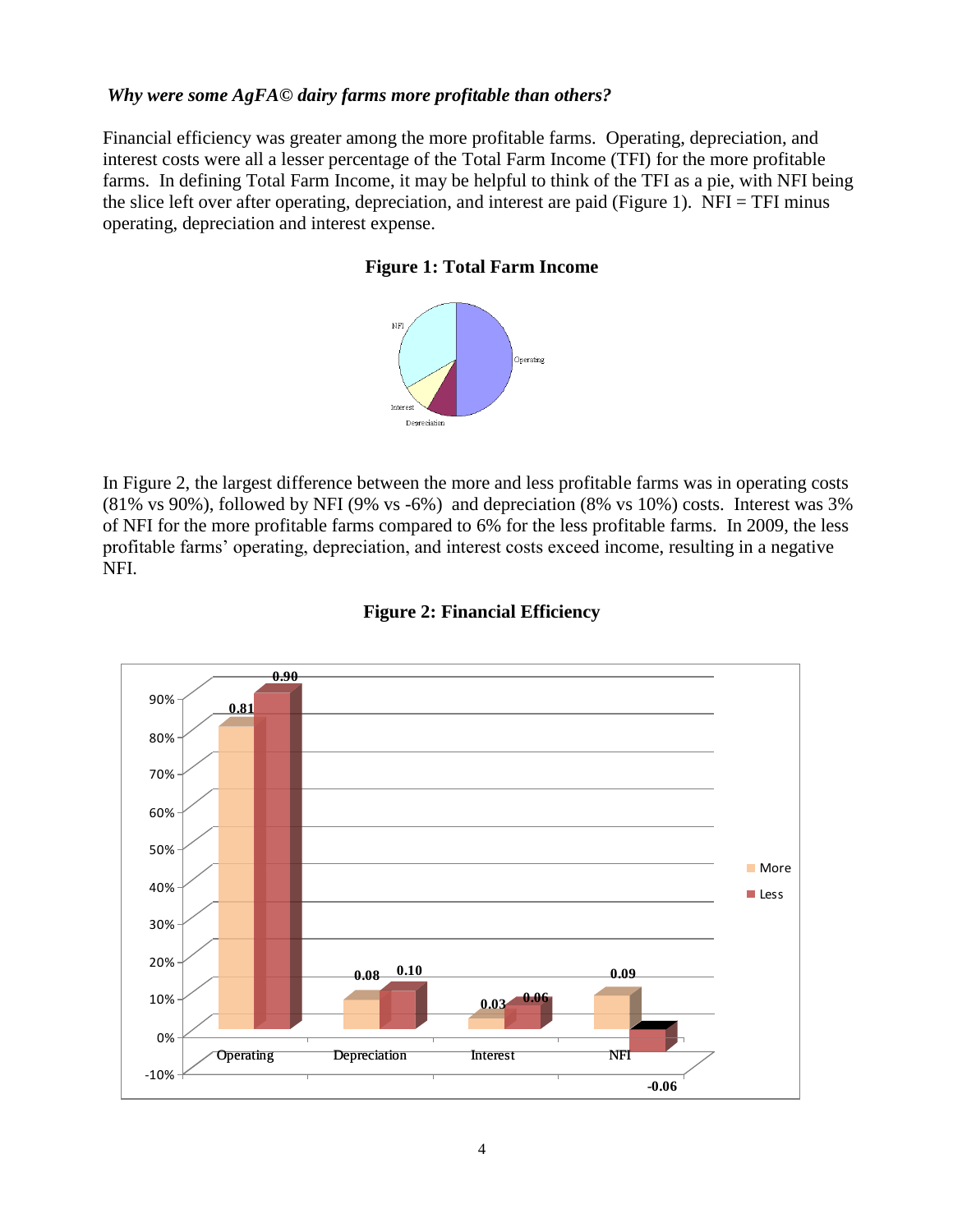Tables 3 and 4 show selected expense categories on a per cow and per cwt basis, respectively. The more profitable farms had \$35 more in production expenses per cow and \$.53 per cwt. Within the selected expense categories per cow, purchased feed had the greatest difference between the more and less profitable farms (+116). On a per cwt basis within the selected expense categories, labor had the greatest difference between the more and less profitable farms. On average the more profitable farms spent \$1.28 more per cwt on labor than the less profitable farms. Interest costs were less for the more profitable farms, being \$89 less per cow and \$0.47 less per cwt.

Because 2009 was a relatively low year for milk prices, one of the questions the authors had was if the more profitable farms were more profitable because of non-milk product sales? As a percentage of Total Farm Income (TFI), milk sales comprised nearly equal percentages for the more and less profitable farms (77.1% and 76.6%, respectively). Looking specifically at crop sales, the more profitable farms had a slightly greater percentage of their TFI from crop sales, 5.3%, compared to 4.8% for the less profitable farms. On an absolute basis, the more profitable farms did have \$18,577 more in crop sales than the less profitable farms (\$38,588 vs \$20,011).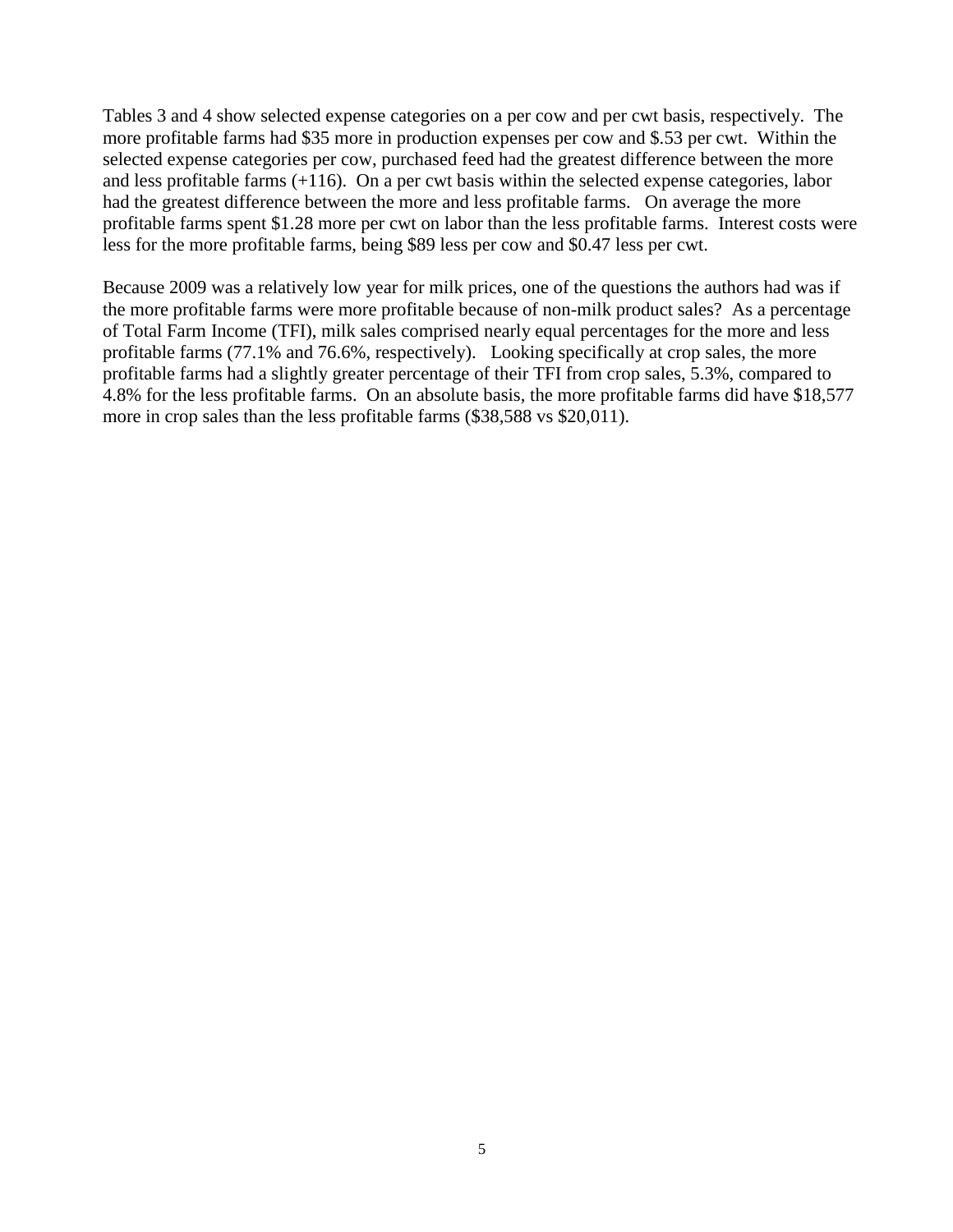|                    | Costs per Cow:<br>More Profitable Farms<br>$(n=85)$ | Less Profitable Farms<br>$(n=128)$ | Difference |
|--------------------|-----------------------------------------------------|------------------------------------|------------|
| <b>Breeding</b>    | \$47                                                | \$62                               | $-15$      |
| <b>Custom Hire</b> | 133                                                 | 116                                | $+17$      |
| Feed Purchased     | 1031                                                | 915                                | $+116$     |
| Gas, Fuel, Oil     | 128                                                 | 127                                | $+1$       |
| Interest           | 147                                                 | 236                                | $-89$      |
| Labor              | 539                                                 | 472                                | $+67$      |
| Repairs            | 187                                                 | 203                                | $-16$      |
| Supplies           | 85                                                  | 113                                | $-28$      |
| Utilities          | 95                                                  | 102                                | $-7$       |
| Vet & Medicine     | 121                                                 | 123                                | $-2$       |
| Other              | 232                                                 | $241\,$                            | $-9$       |
| <b>TOTAL</b>       | \$2745                                              | \$2710                             | 35         |

# **Table 3: Expense Categories per Cow**

Total Farms: 213

Interest = Mortgage and Other Interest

Labor = Employee Benefits (Dependent and Non-dependent) + Labor Hired (Dependent and nondependent)

Other = Fertilizer & Lime + Seed Purchase + Chemicals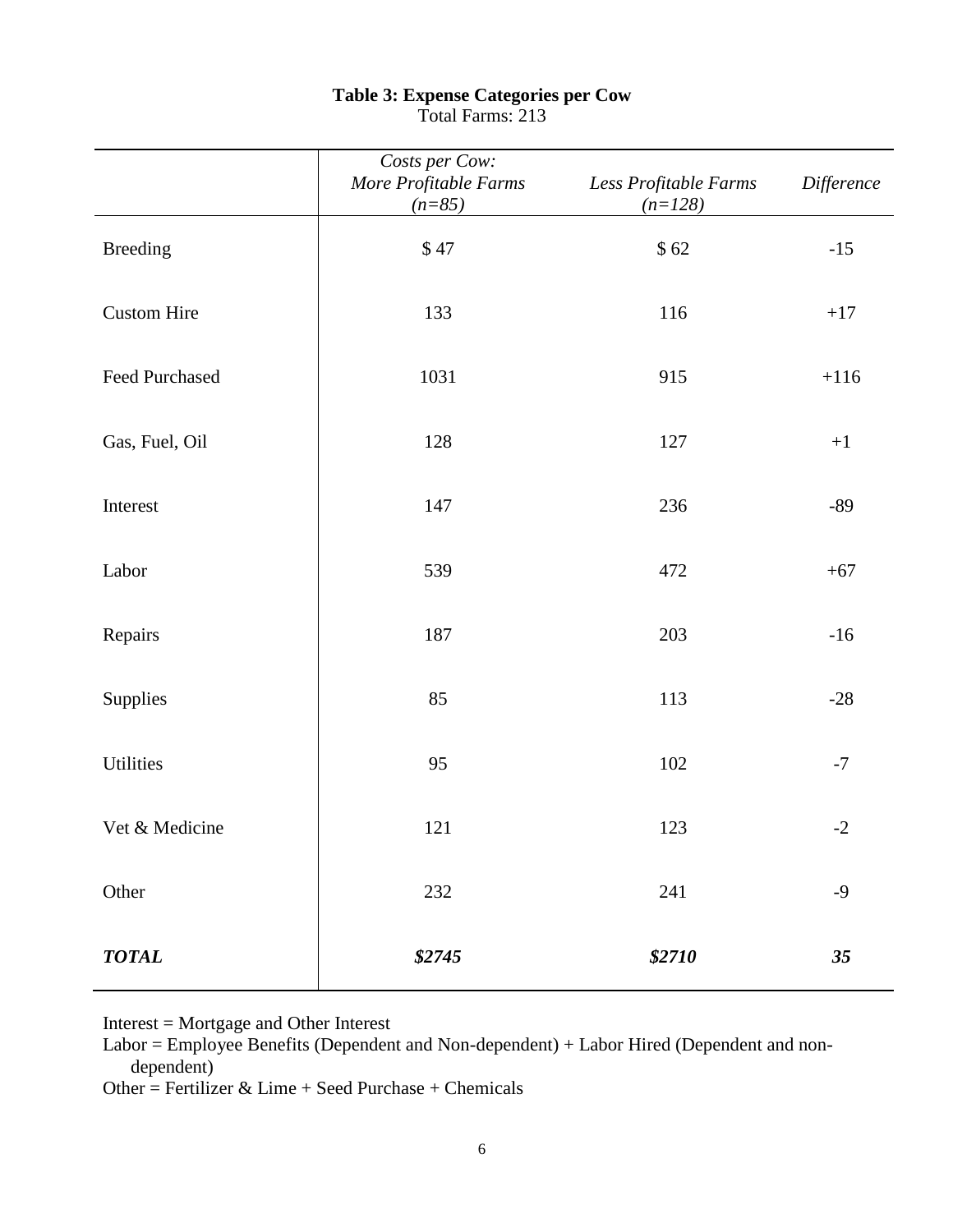|                       | Costs per Cwt:<br>More Profitable Farms<br>$(n=85)$ | Less Profitable Farms<br>$(n=128)$ | Difference       |
|-----------------------|-----------------------------------------------------|------------------------------------|------------------|
| <b>Breeding</b>       | .20                                                 | .29                                | $-.09$           |
| <b>Custom Hire</b>    | .57                                                 | .54                                | $+.03$           |
| <b>Feed Purchased</b> | 4.39                                                | 4.27                               | $+.12$           |
| Gas, Fuel, Oil        | .54                                                 | .59                                | $-.05$           |
| Interest              | .63                                                 | 1.10                               | $-.47$           |
| Labor                 | 3.48                                                | 2.20                               | $+1.28$          |
| Repairs               | $.80\,$                                             | .80                                | $\boldsymbol{0}$ |
| Supplies              | .36                                                 | .53                                | $-.17$           |
| Utilities             | .41                                                 | .48                                | $-.07$           |
| Vet & Medicine        | .52                                                 | .57                                | $-.05$           |
| Other                 | .99                                                 | .99                                | $\boldsymbol{0}$ |
| <b>TOTAL</b>          | 12.89                                               | \$12.36                            | .53              |

### **Table 4: Expense Categories per Cwt** Total Farms: 213

Interest = Mortgage and Other Interest

Labor = Employee Benefits (Dependent and Non-dependent) + Labor Hired (Dependent and nondependent)

Other = Fertilizer & Lime + Seed Purchase + Chemicals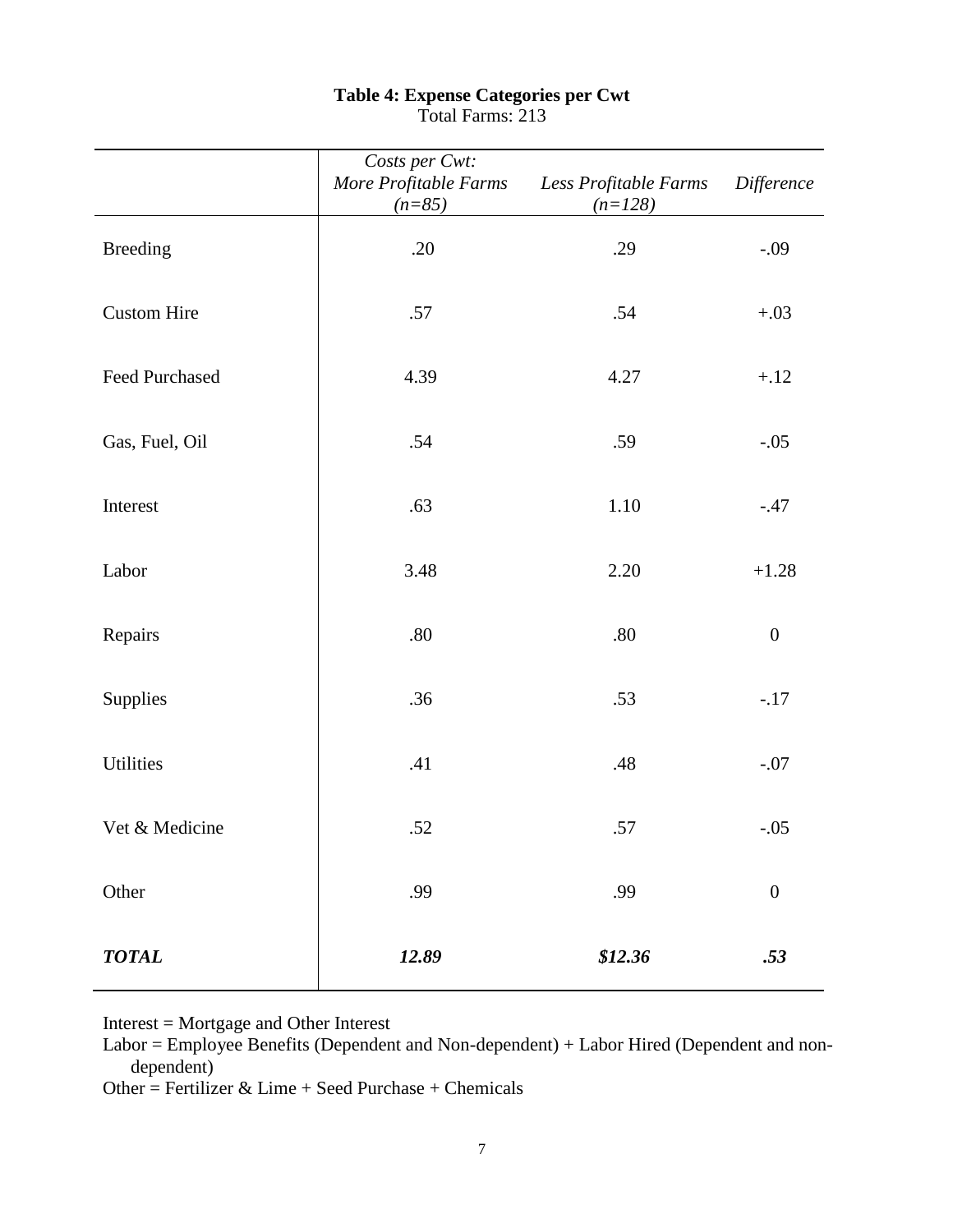Table 5 illustrates the capital investment per cow. The less profitable farms, on average, had \$1,399 more total capital invested per cow. The difference is slightly greater for real estate, where the less profitable farms had \$1,602 more investment per cow. Machinery & Equipment was slightly lower for the less profitable farms. This finding follows the general notion that a lower level of investment contributes to lower costs, thus resulting in greater net income.

|                       | Capital per Cow:<br>More Profitable Farms (85)<br>Less Profitable Farms (128) |          |
|-----------------------|-------------------------------------------------------------------------------|----------|
| <b>Total Capital</b>  | \$10,015                                                                      | \$11,414 |
| Real Estate*          | 4,522                                                                         | 6,124    |
| Machinery & Equipment | 1,593                                                                         | 1,586    |

## **Table 5: Capital per Cow Total**  Farms: 213

\*Real Estate = Buildings, Land, House

Table 6 represents the physical labor efficiency for those farms who completed an AgFA labor summary in this dataset (54 out of 85 farms for the more profitable and 95 out of 128 for the less profitable farms). In 2009, the physical labor efficiency for the more profitable farms was higher than the less profitable farms, which is logical as the more profitable farms produced more milk per cow on average.

# **Table 6: Physical Labor Efficiency**

Farms: 213

|                      | More Profitable Farms<br>$(n=54*)$ | Less Profitable Farms<br>$(n=95*)$ |
|----------------------|------------------------------------|------------------------------------|
| Cows per Worker      | 43.4                               | 37.5                               |
| Milk Sold per Worker | 1,067,418                          | 812,897                            |

\* Labor Efficiency is reported for those completing a 2009 AgFA Labor Summary - 54 out of 85 farms for the more profitable and 95 out of 128 for the less profitable farms.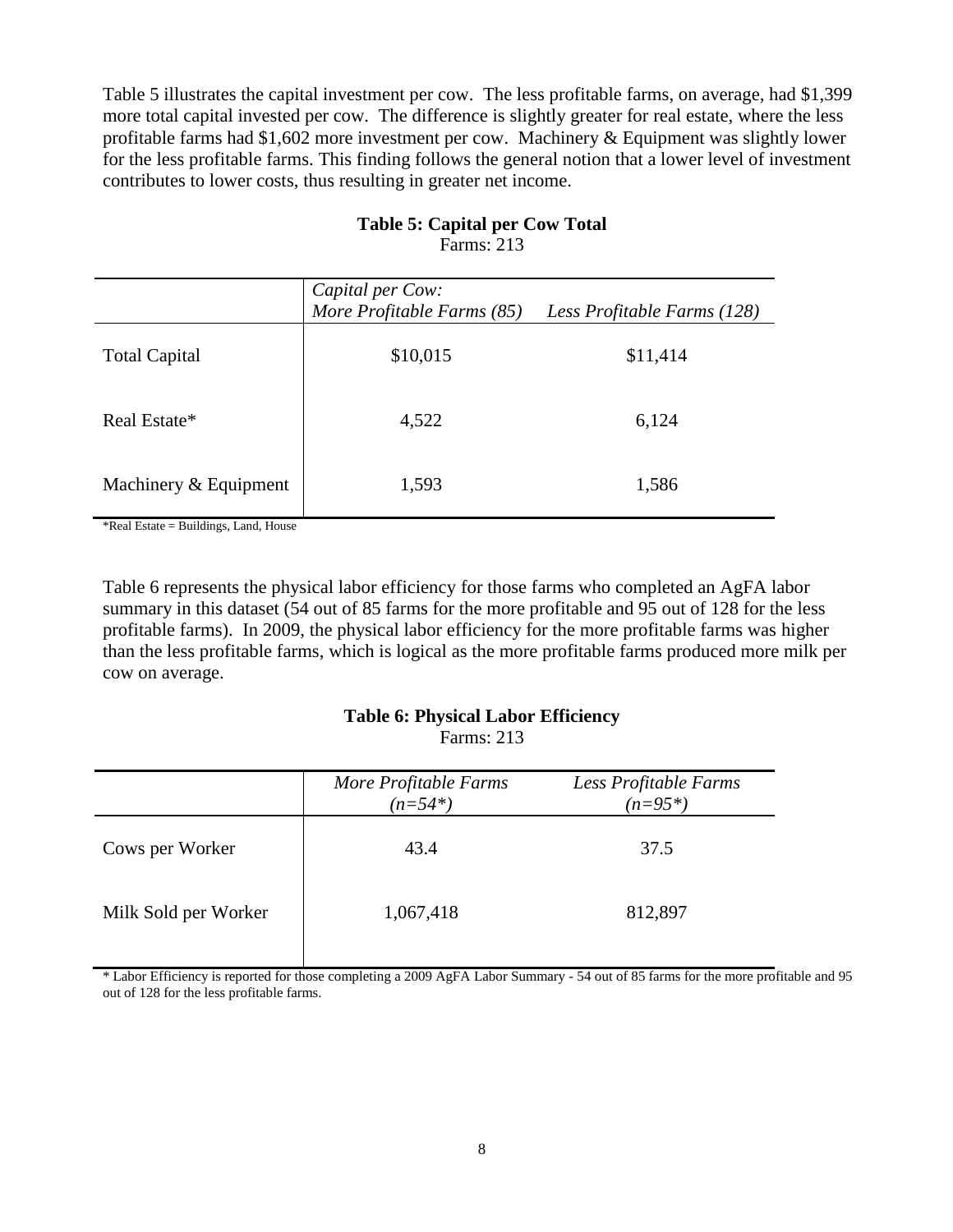In Summary, more profitable farms (as compared to less profitable farms) had:

- $\triangleright$  Greater financial efficiency
- Slightly greater expenses per cow, especially Purchased Feed and Labor
- Greater labor efficiency, measured as Cows per Worker and Milk Sold per Worker
- $\triangleright$  Received a higher milk price
- $\triangleright$  Higher investment per cow, but lower interest and depreciation expenses per cow

Finally, it's important to note that Wisconsin dairy farms of all sizes are represented by the 85 "more profitable" farms. While the "more profitable" farms averaged more cows per herd, the range in herd sizes was 28 to 836 cows. This once again illustrates that herds of all sizes can be profitable in Wisconsin.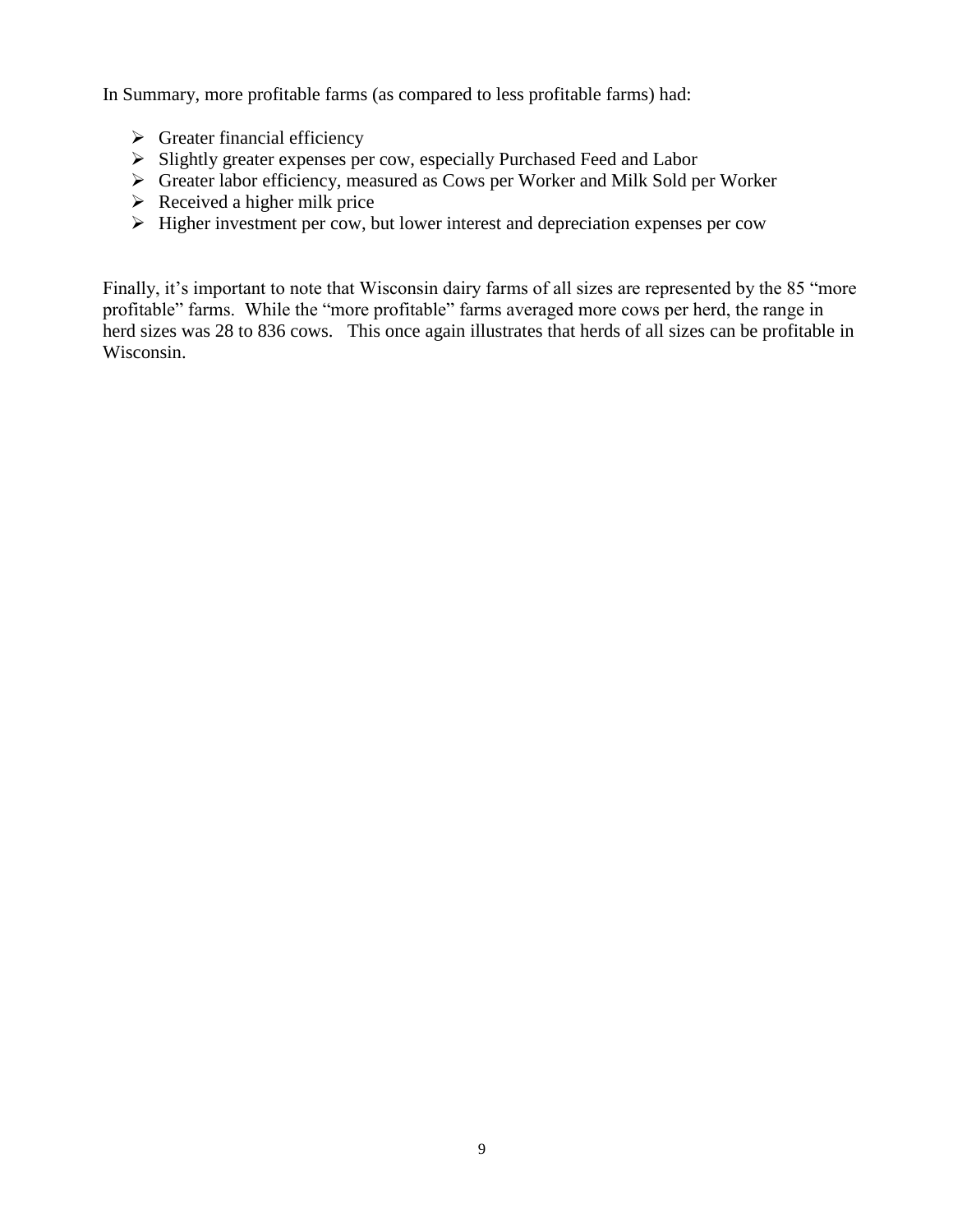### **Benchmark Guide**

Benchmark values are based on the performance of AgFA© dairy farms averaging greater than \$30,000 return to labor, management & equity per operator/manager for 2009. The values reported are the average values for the more profitable farms.

|                                                        | <b>Benchmark</b><br><b>Values</b> | Our Farm |
|--------------------------------------------------------|-----------------------------------|----------|
| <b>Financial Performance – Profitability</b>           |                                   |          |
| Return to Labor, Mgt., and Equity Per Operator/Manager | 98,009                            |          |
| Net Farm Income                                        | 77,098                            |          |
| Rate of Return On Equity (ROE) - Percent               | 2.63                              |          |
| Rate of Return On Assets (ROA) - Percent               | 3.32                              |          |
|                                                        |                                   |          |
| <b>Financial Efficiency</b>                            | 0.81                              |          |
| Operating<br>Depreciation                              | 0.08                              |          |
| Interest                                               | 0.03                              |          |
| Net Farm Income                                        | 0.09                              |          |
|                                                        |                                   |          |
| <b>Financial Position</b>                              |                                   |          |
| Percent Owner Equity                                   | 69                                |          |
| <b>Investment</b> per Cow                              | 12,411                            |          |
| Debt per Cow                                           | 2,998                             |          |
| <b>Size of Business</b>                                |                                   |          |
| Number of Cows                                         | 169                               |          |
| Number of Workers*                                     | 4.9                               |          |
| <b>Production Performance</b>                          |                                   |          |
| Lbs. Milk Sold per Cow                                 | 23,468                            |          |
| Lbs. Milk Sold per Worker*                             | 1,067,418                         |          |
| <b>Dairy Enterprise Performance</b>                    |                                   |          |
| Milk Price per Cwt.                                    | 14.10                             |          |
| Dairy Income per Cwt.                                  | 15.16                             |          |
| Operating Cost per Cwt.                                | 16.06                             |          |

Dairy Income = Cull Cows + Calves Sold + Milk Sold + MILC and other Government Dairy Payments Operating  $Cost = Total Basic Cost + Wages$  and Benefits

\* Labor Efficiency is reported for those filling out a 2009 AgFA Labor Summary - 54 out of 85 farms were reported for the more profitable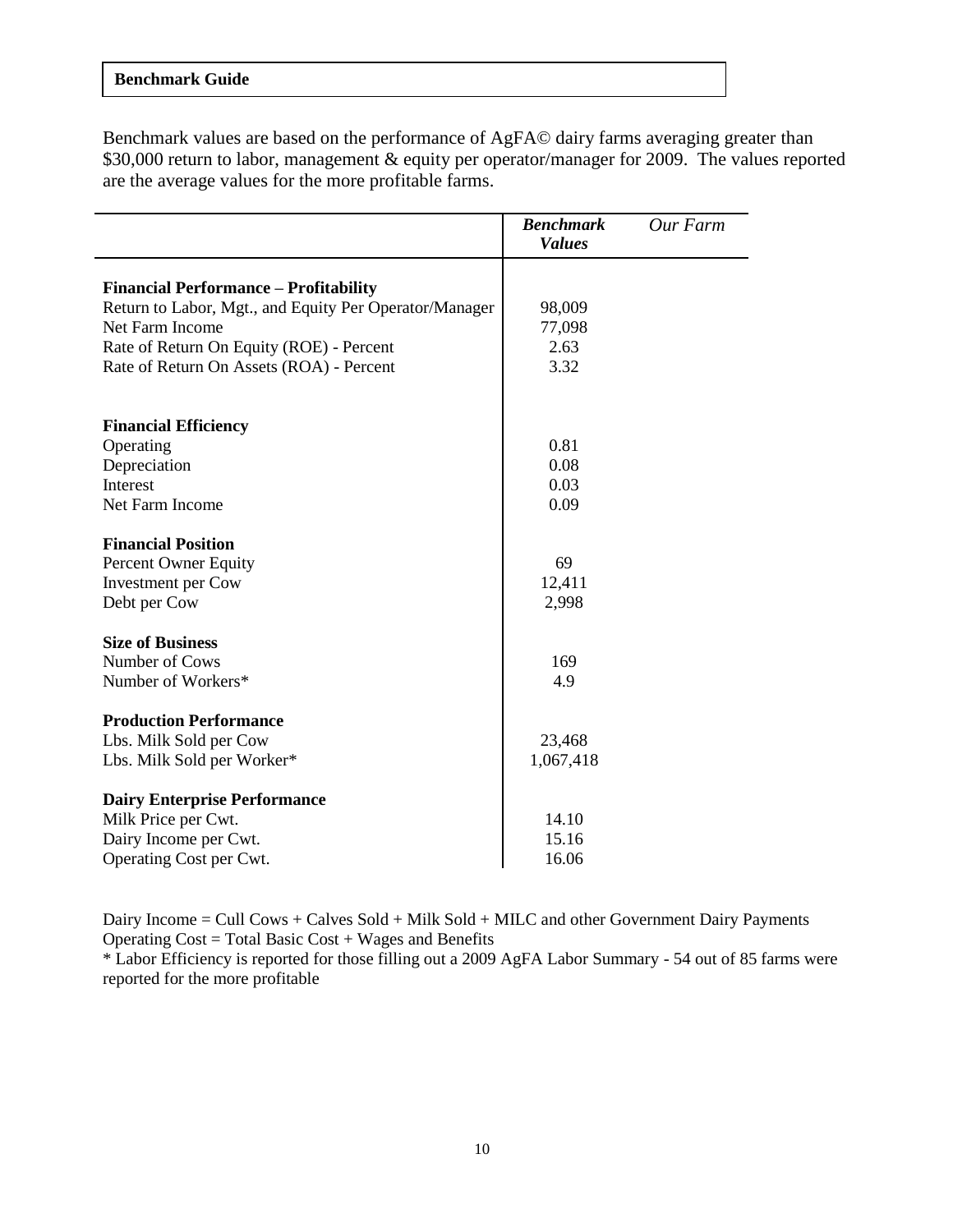#### **Performance Among Dairy Businesses**

The following tables present the median and range values for key performance variables for AgFA© dairy farms achieving \$30,000 or greater return to labor, management, & equity per operator/manager for 2009. Out of 213 farms reporting the number of operators on the farm 85 met this criterion. The values presented in this section likely differ from those used before because the median is presented in this section, whereas averages were used in prior sections. The median (or middle) value is presented instead of the mean to guard against the potential influence of extreme values. For example a 1000 cow herd could significantly affect "average" herd size for a relatively large number of farms with most herds under 100 cows. The range is for the middle 50% of the farms, represented by the 1<sup>st</sup> and 3<sup>rd</sup> quartile values. In other words, 25% of the farms will have values lower than the  $1<sup>st</sup>$  quartile and 25% of the farms will have values higher than the 3<sup>rd</sup> quartile. This range provides a good idea as to the performance among all farms while not misleading about performance by including the absolute lowest and highest values. These values are sometimes outliers because of unique circumstances and could potentially misrepresent performance.



### **Financial Performance**

|                                        | <b>Median</b> | Range              |
|----------------------------------------|---------------|--------------------|
| Net Farm Income $(\$)$                 | 69,543        | $48,127 - 120,623$ |
| Labor & Mgt Income per Operator $(\$)$ | 77,451        | $55.795 - 130.317$ |
| Return On Assets (%)                   | 3.10          | $1.52 - 4.80$      |
| Return On Equity (%)                   | 2.75          | 1.45 - 4.99        |

#### **Financial Position**

|                                 | Median | <b>Range</b>      |
|---------------------------------|--------|-------------------|
| Owner Equity $(\%)$             | 80     | 76 - 100          |
| Investment per $\text{Cow}(\$)$ | 14,186 | $10,736 - 17,555$ |
| Debt per Cow $(\$)$             | 726    | $66 - 2,983$      |